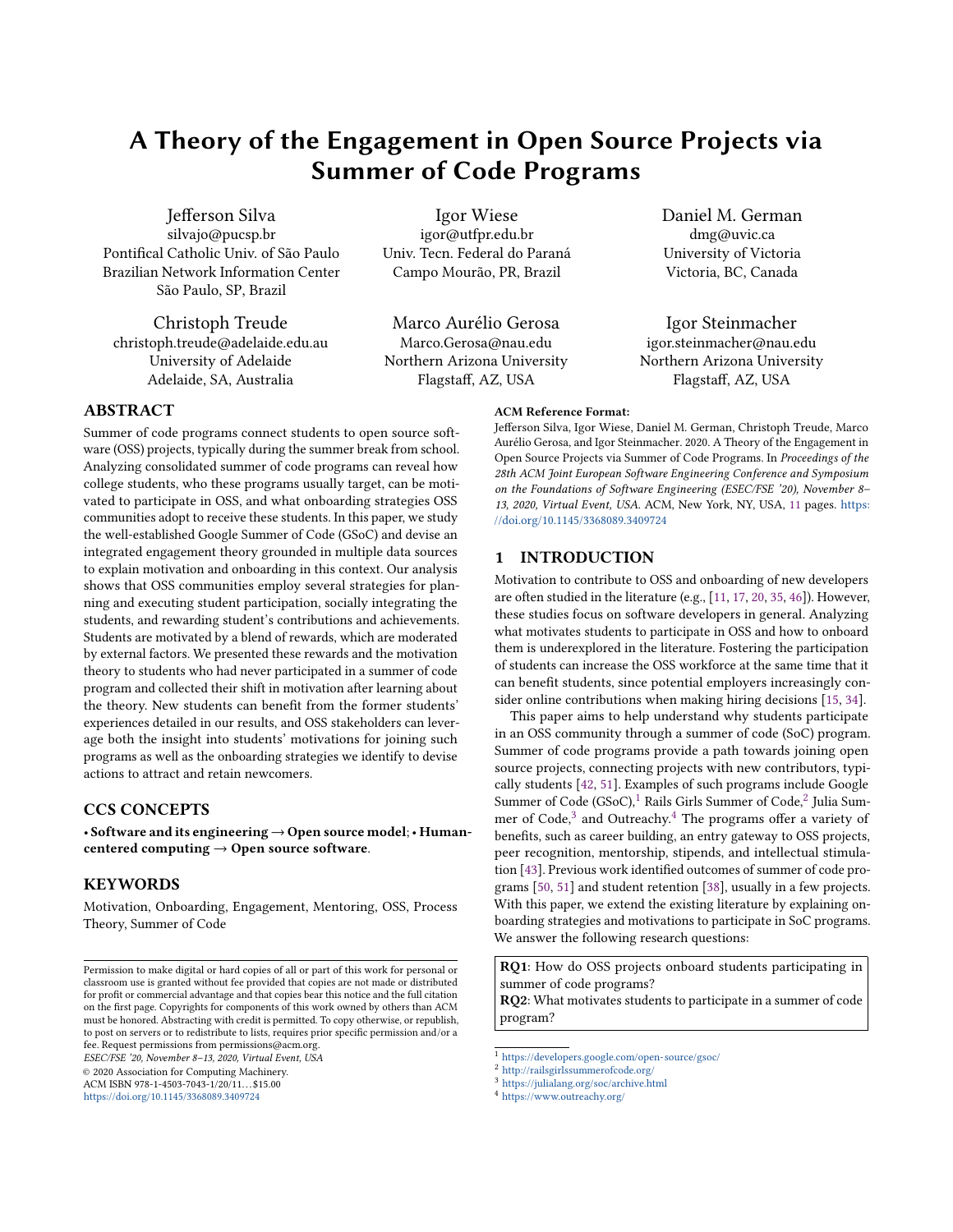To answer our RQs, we analyzed the well-established Google Summer of Code program and built an integrated theory grounded in multiple data sources: students' and mentors' answers to openended questions, student interviews and survey responses, a literature review, and OSS projects' applications to join GSoC. Our engagement theory has two components. The first is a grounded theory that explains the actions OSS projects perform in SoC programs to onboard students. This component can be considered a process theory [\[32,](#page-10-9) [33\]](#page-10-10), since it explains how OSS projects adapt. The second component of our engagement theory explains how students are motivated to join and contribute to OSS projects via SoC programs. We identify several aspects that influence students' motivation, such as individual differences, external factors, and participation rewards.

Our theory contributes to enriching the state-of-the-art in several ways: (i) our engagement theory structures the existing knowledge about the understudied phenomenon of engaging in SoC programs [\[16\]](#page-9-4); (ii) new students can benefit from the experiences of former SoC participants to learn about motivations to join SoC programs; (iii) OSS projects can leverage the understanding of how the variety of rewards influence participants' motivation and how to onboard students in OSS to devise strategies to attract and retain contributors; (iv) program organizers can better support the involved communities; and (v) finally, our theory offers a foundation for researchers interested in building a variance theory [\[32,](#page-10-9) [54\]](#page-10-11), which could, for instance, predict the actions that OSS projects need to take to retain students.

# 2 CONTEXT: GOOGLE SUMMER OF CODE

We study Google Summer of Code (GSoC), which is a worldwide Google program that offers students a stipend to write code for OSS projects for three months. We chose to study GSoC because (i) it is best-known compared to other SoC programs, (ii) it has been in operation for over a decade (since 2005), (iii) a large number of globally-distributed students participate in it, and (iv) it provides students with a comprehensive set of rewards, including participating in a well-known large company's program, community bonding, skill development, personal enjoyment, career advancement, peer recognition, status, and a stipend [\[51\]](#page-10-5). Google opens an annual call for proposals aimed at OSS projects interested in participating in the program.

# 3 RESEARCH DESIGN

We built two separate but interrelated theories (one for each RQ) grounded in multiple data sources, as discussed in the following.

#### 3.1 Phase I: Building the Onboarding Theory

To understand how OSS projects onboard students in SoC programs (RQ1), we searched for data that could show us the strategies that OSS projects adopt to onboard students. OSS projects must submit an application to join GSoC. We used the Google search engine to find application forms that OSS projects made publicly available. Using the questions from the application forms as a search query (e.g., "How will you keep students involved with your community after GSoC?"), we were able to collect applications from 88 distinct OSS projects. We analyzed 25 applications randomly selected before

reaching saturation of information. The complete list of projects and the documents we analyzed are available in the replication package[5](#page-1-0) . We also analyzed the GSoC mentor guide [\[48\]](#page-10-12), which includes suggestions on how to engage students.

To analyze our data, we used coding, which consists of assigning words or phrases to portions of unstructured data [\[37\]](#page-10-13). We followed Charmaz's constructivist approach [\[8\]](#page-9-5) to divide the process into three steps: (i) initial coding, (ii) focused coding and categorizing, and (iii) theory building. As a result, we obtained 34 concepts, 13 categories, and 2 major categories, which we organized to create the onboarding theory (Figure [1\)](#page-3-0), the first component of our engagement theory.

# 3.2 Phase II: Building the Motivation Theory

To understand what motivates students to participate in a summer of code program (RQ2), we investigated multiple empirical data sources. First, we reanalyzed the data <sup>[6](#page-1-1)</sup> that we collected in a previous work [\[43\]](#page-10-6), with a focus on theory building. In this phase, we also combined our previous empirical results with relevant literature. We reviewed works that targeted SoC programs and motivation [\[26,](#page-10-14) [39,](#page-10-15) [40,](#page-10-16) [42,](#page-10-4) [43,](#page-10-6) [50,](#page-10-7) [53,](#page-10-17) [55\]](#page-10-18).

For all grounded theory procedures in this study, the first author performed the open coding. The next steps involved two other authors, who discussed until reaching mutual agreement.

## 3.3 Phase III: Perceptions about the Theory

In Phase III, we aimed to understand the effects of presenting our theory to students who had no previous participation in SoC programs.

**Data collection**. In a questionnaire<sup>[7](#page-1-2)</sup>, we asked students whether they had heard of GSoC or similar programs. For the students who had heard of such a program, we asked them to describe it and tell us whether they had considered joining it. Next, we asked students to read an explanation of GSoC (from the program website). $8$  After that, we asked them to list, in order of importance, what SoC students gain by participating in GSoC.

Then, we instructed the students to watch a 7.5-minute explana-tory video<sup>[9](#page-1-4)</sup> that the authors prepared to summarize the theory. We decided to use an explanatory video instead of text to facilitate the students' participation. Afterward, the students answered a final questionnaire, $10$  in which we asked what about their perception of GSoC changed, what they had learned, whether our results would influence their decision to participate, how GSoC contributes (or not) to attracting new contributors to OSS projects, what could motivate other people to contribute to OSS projects through SoCs, what SoC students gain by participating in GSoC in order of importance, and demographics.

Data analysis. To analyze students' answers, we applied descriptive statistics and grounded theory procedures [\[8\]](#page-9-5). In response to the question of what students gain by participating in GSoC,

<span id="page-1-0"></span><sup>5</sup><https://figshare.com/s/f5a9f70a82d600b4c949>

<span id="page-1-2"></span><span id="page-1-1"></span><sup>6</sup>The data is publicly available at <https://figshare.com/s/e0fdcfa581b638bd3ded> <sup>7</sup><https://pt.surveymonkey.com/r/HX9H7FX>

<span id="page-1-3"></span><sup>&</sup>lt;sup>8</sup>See the What is Google Summer of Code? section: [https://google.github.io/](https://google.github.io/gsocguides/student/) [gsocguides/student/](https://google.github.io/gsocguides/student/)

<span id="page-1-4"></span><sup>9</sup> <https://figshare.com/s/88704bc89fac722ac073>

<span id="page-1-5"></span><sup>10</sup><https://pt.surveymonkey.com/r/HN82XYJ>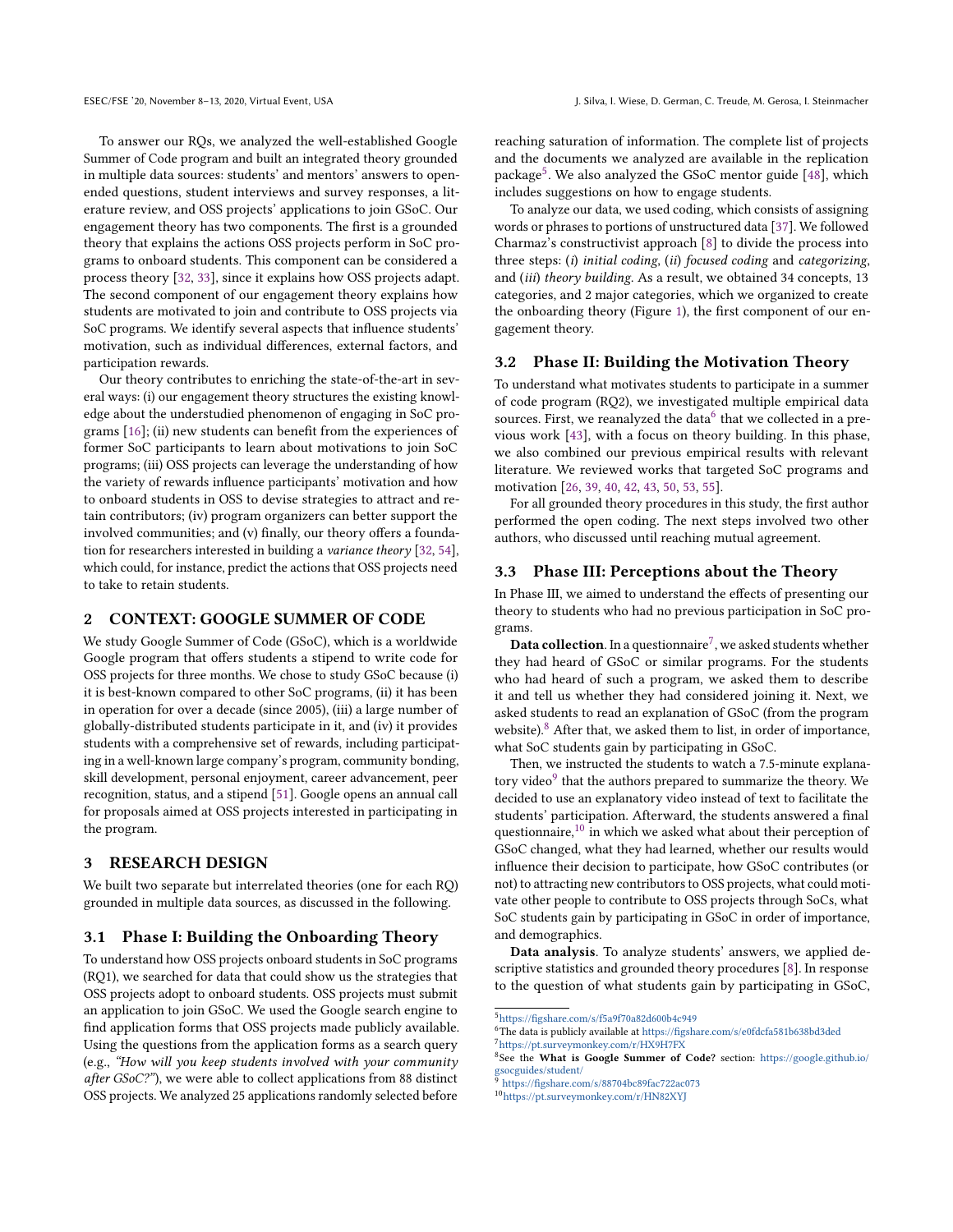students provided a list of rewards. We classified the rewards according to Silva et al.'s motivation scheme [\[43\]](#page-10-6). We discarded all unclear rewards. For example, when a student listed "experience," we opted to discard it because it was not clear whether it referred to the experience in contributing to OSS projects or experience in the CV (or both). Moreover, we discarded all rewards that could not be classified according to Silva et al.'s motivation scheme [\[43\]](#page-10-6), such as "maturity," and "organization." Although we discarded rewards, we maintained the rewards' rank positions. For example, our analysis of a possible answer that listed "1. Career building; 2. Maturity, and; 3. Stipends" would discard "Maturity," but would still rank "Career building" and "Stipends" as first and third positions, respectively. Thus, to obtain a score for each reward, for all students in our sample (38), we applied the formula:  $s = \log_b(\sum_1^{38} b^{(b-r+1)}) \times 100$ , where *b* is the number of possible categories in [\[43\]](#page-10-6) (i.e.,  $b = 7$ ), *r* is the rank of a reward in an answer, and s is the final score of a

Sampling. As the authors are professors, we invited our students to participate in the survey. We emailed  $\approx$ 130 survey invitations to Brazilian and Chinese students. The Chinese students were enrolled in an OSS class and received grade incentives to participate. No incentives were offered to Brazilian students.

A total of 41 respondents completed all three steps (18 Brazilian and 23 Chinese). After a preliminary analysis, we observed that some Chinese respondents had already participated in GSoC (2) or a similar program (1). We excluded these answers from our analysis. Therefore, our working sample comprises 38 students (18 Brazilian and 20 Chinese).

#### 4 RESULTS

reward.

As previously described, our engagement theory is divided into two interconnected components: onboarding and motivation theory. In this section, we explain these theories, which comprise concepts, categories, and major categories. A category is a group of concepts, and a major category is a group of categories. We present concepts in SMALL CAPITALS, categories in *italics*, and major categories in boldface.

# 4.1 The Onboarding Theory (RQ1)

To obtain empirical data on which strategies OSS projects employ to onboard students in SoCs, we analyzed the OSS projects' applications for GSoC. We found a significant number of strategies that OSS projects propose to engage students (Figure [1\)](#page-3-0). OSS projects' strategies were grouped into four categories. While planning and execution follow the GSoC timeline, integration and rewarding can be performed before, during, or after the program.

Planning. As GSoC is competitive, OSS projects are required to carefully plan their participation in the program to increase their odds of selection. Thus, we grouped into this major category the actions that OSS projects do before GSoC kickoff (Figure [1\)](#page-3-0). Although GSoC program administrators advise that the program "is about building the student's experience" and that "getting code in [the] project is a nice side effect" [\[48\]](#page-10-12), OSS projects work to establish a contribution context that encourages students toward becoming contributors. As an example, Apache Software Foundation leverages the program to "draw attention and new talent to many of its projects," which "benefit from contributions and galvanize new community members by mentoring students." $11$ 

When applying to GSoC, OSS projects typically start by collectively formulating an ideas list, which can also be used to assess the project's strengths and weaknesses and help the community decide to apply for the Summer of Code, as in the case of Debian.

Accepted OSS projects worry about fairness in ranking students' proposals, which leads them to devise and employ applicants' proposal acceptance criteria, such as only accepting proposals that were checked by mentors or that contained solutions that could be refined later by other members. Complementarily, some OSS projects employ students' selection criteria, deciding to only accept applicants with good relationships with potential mentors and WITH PREVIOUS CONTRIBUTIONS TO CODEBASE. One problem with this strategy is that it can potentially harm underrepresented groups [\[59\]](#page-10-19).

In several applications, good communication was described as key to successful participation, and several projects define a communication policy. We observed three types of communications: student-community, mentor-mentor, and mentor-student. The OSS projects' preferred way of communicating to students is to employ the SAME CHANNEL USED BY OTHER MEMBERS. In some cases, mentors use dedicated mentors' communication channels to talk to more experienced members. GSoC program administrators advise mentors to employ multiple methods in the STUDENTS' COMMUNI-CATION CHANNELS  $[48]$ . Also, a *communication policy* defines the FREQUENCY OF UPDATES students should provide, which was used to not only manage the OSS projects' expectations towards the project's completion, but also to identify student drop-outs [\[48\]](#page-10-12).

OSS projects employ mentors' selection criteria to identify mentors with a good fit for the students. OSS projects define that mentoring should be performed IN PAIRS ONLY, with INEXPERIENCED mentors paired with experienced ones, ideally with previous experience in GSoC, and performed by known members of the community.

OSS projects may face difficulties in deciding when to accept students' work [\[48\]](#page-10-12). GSoC program administrators recommend that OSS projects define work acceptance criteria upfront. Some OSS projects define criteria such as accepting code that was MERGED into the codebase only. Additionally, to keep track of students' work, some OSS projects establish MONITORING TOOLS, and a review process of students' work such as CODE INSPECTION.

Execution. We grouped into this category the OSS projects' strategies intended to coordinate and mentor students during GSoC. The mentoring actions consisted of REVIEWING/TESTING CODE; frequently giving feedback; encouraging students when they are demotivated; IDENTIFYING BARRIERS TO WORK COMPLETION such as checking that students have appropriate working conditions or whether students have enough time to complete the tasks; managing the OSS projects' expectations, such as when students should complete the development of a feature; FINDING ALTERnative solutions to problems, especially when primary goals cannot be reached, and; INVITING STUDENTS TO TEAM MEETINGS. Moreover, several OSS projects institute progress monitoring actions

<span id="page-2-0"></span><sup>11</sup><https://blogs.apache.org/foundation/entry/success-at-apache-google-summer>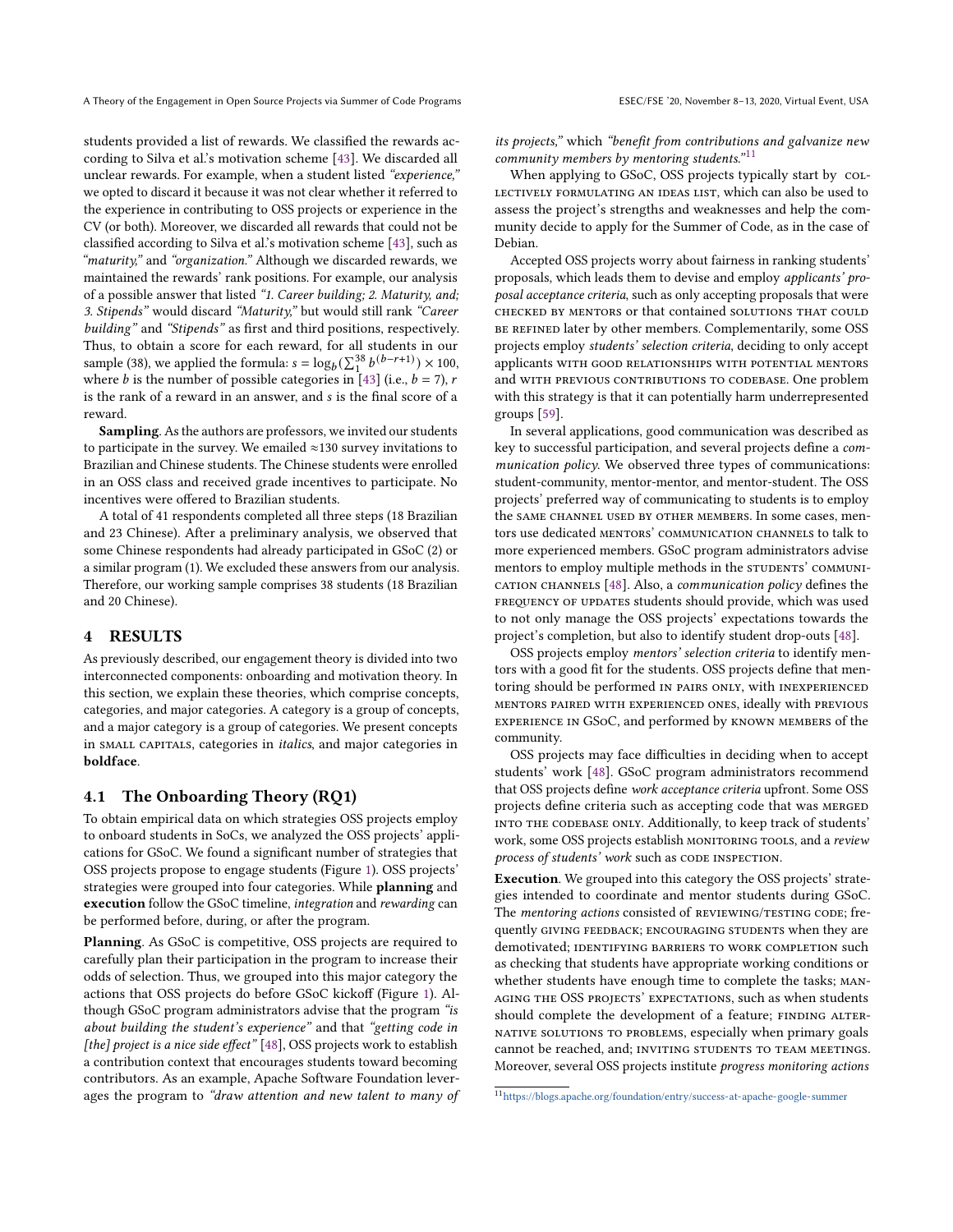ESEC/FSE '20, November 8–13, 2020, Virtual Event, USA J. Silva, I. Wiese, D. German, C. Treude, M. Gerosa, I. Steinmacher

<span id="page-3-0"></span>

Figure 1: The onboarding theory

such as MONITORING STUDENTS' PROGRESS THROUGH MEETINGS and monitoring progress through students' blog posts. Furthermore, mentors can face problems during mentoring. Thus, some OSS projects adopt mentoring coordination actions such as monitoring mentors' activities as a strategy to reduce the odds of failure.

An interesting approach for keeping students involved in the project during GSoC is to ENCOURAGE DELIBERATE REFLECTION about progress. The strategy consists of encouraging students to ponder: "what is the plan for this day?"; "was the plan accomplished?"; and "what is the plan for tomorrow?."

Integration. When applying for GSoC, OSS projects are required to detail their plans to keep students involved during and after the program. Often, the actions OSS projects take aim at integrating students into their social structure. An integration motif present among OSS projects (13) was to WELCOME THE STUDENTS to break the ice. As an OSS project explained: " $(...)$  we embrace you [the student] warmly and without condition." Actions to keep the students involved after the program included KEEPING PERSONAL CONTACT, offering students suggestions on how to stay involved with the project, and offering support in student theses related to the OSS project.

We acknowledge that there may not be a consensus on how to effectively socially integrate students. Furthermore, there may be a classification overlap between the actions in this category and others. For example, during planning, OSS projects may decide to use mentors with excellent social skills. OSS projects may also support students in experiencing what project members regularly do, such as encouraging omitting opinions in discussions, which would

occur during mentoring. Such overlap organically happens due to the cross-cutting nature of integration strategies. Although any action can ultimately be considered an act to integrate students, we grouped the ones that directly aim at diminishing social distance among members. As described in the mentor guide: successful participation in SoC programs depends mainly on the social bonding students create with the community [\[48\]](#page-10-12).

Rewarding. We grouped into this category the OSS projects' strategies that acknowledge the merit of students' contributions. For example, an OSS project stressed the importance of recognizing students' contributions publicly, especially to other members. Another strategy consists of MENTIONING STUDENTS' NAMES ON THE TEAM PAGE to increase their exposure, both internally and externally, especially to support their careers. Some OSS projects cover travel expenses to team meetings, which aims not only at deepening ties with other members, but also at providing students a chance to network. For students who perform well, OSS projects offer team membership. Moreover, an OSS project offers a specific mentoring program about becoming a full committer to high achieving students.

Answer for RO1: To onboard students, OSS projects propose a variety of strategies that go well beyond providing the students with the practical knowledge necessary for contributing to OSS projects. Although strategies differ from project to project, they converged towards planning and executing their participation, socially integrating the students, and rewarding contributions and achievements.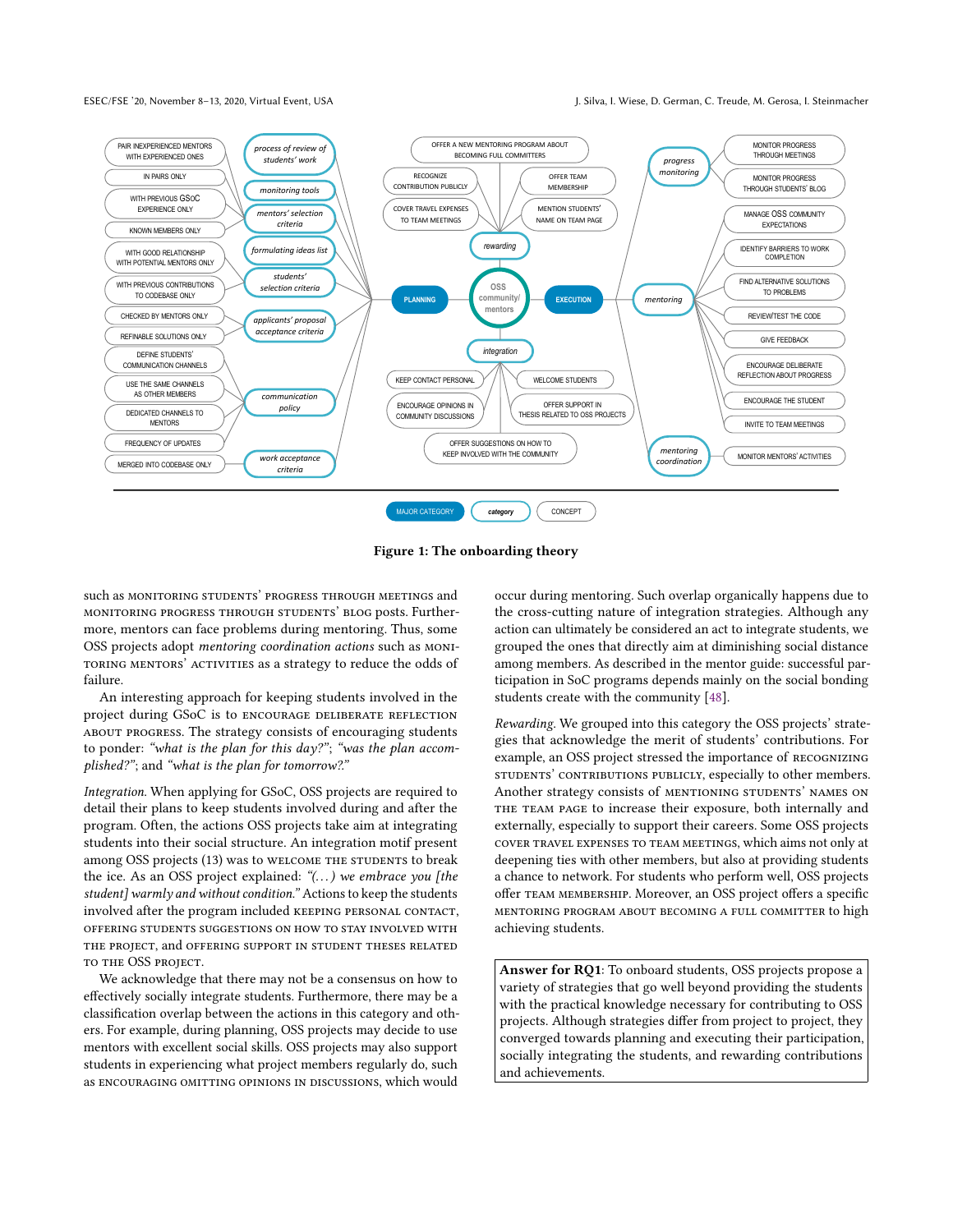# <span id="page-4-0"></span>4.2 The Motivation Theory (RQ2)

As aforementioned, we started building the motivation theory based on data that we collected in a previous work [\[43\]](#page-10-6). Figure [2](#page-5-0) shows the intersection between the motivational theory and the onboarding theory (OSS community actions to plan, execute, integrate, and reward). These boxes condense the actions shown in the onboarding theory (Figure [1\)](#page-3-0).

The motivation theory, depicted in Figure [2,](#page-5-0) describes how a set of participation rewards influences students' interest in contributing to OSS projects via SoC programs. We adopted the construct reward because it is frequently used in the psychology literature to refer to what individuals expect to receive in exchange for carrying out a certain behavior [\[9\]](#page-9-6). Here, participation rewards refer to what students expected to receive when they participated in GSoC for the first time.

We found that some participation rewards refer to motives related to the feelings that their contribution to OSS projects evoked in students such as enjoyment and fun. Some students reported participating in GSoC for INTELLECTUAL STIMULATION. In other cases, the rewards concerned the effect that participation would have on students' careers such as CV BUILDING and on LEARNING, which was often linked to the increase of job prospects. We also found that some students consider developing useful PROJECT CODE a reward. Several students were interested in rewards typically linked to traditional OSS developers' motives, such as having a contributing-to-OSS experience, peer recognition, ideology achievement, and developing interpersonal relations. Students also participate in GSoC for ACADEMIC ACCOMPLISHMENTS. Furthermore, students indicated different reasons for their interest in the sTIPEND, such as paying tuition, living expenses, or simply financial gain [\[43\]](#page-10-6).

Typically, each student is interested in a different set of rewards. For example, while some students are mostly interested in rewards related to participating in OSS projects, such as acquiring contributing-to-OSS-experience, others are mostly interested in career portfolio building, such as participating in a Google program and contributing to a well-known OSS project. Additionally, while virtually every student considered the practical LEARNING essential for participating in GSoC, few students considered peer recognition as critical. This finding suggests that participation rewards influence students' interests to different degrees. We used the generic verb influence to indicate how the students' interest and contributions are affected by external factors, because more research is needed to understand the specific type of influence rewards have on the students. Understanding the precise nature of the influence of external factors on students' interests and contributions comprises a gap that future research can explore.

While participation rewards seem to increase students' interest, their level of KNOWLEDGE and SKILLS seem to moderate their interest in contributing to OSS projects, at least in the case of students with more development experience [\[43\]](#page-10-6). For example, students with 2-3 years of experience in software development reported being more interested in participating in summer of code programs and becoming frequent contributors than students with ten years or more. Our data also suggests that DEADLINES have a moderation effect, with several students (9) reporting that without them they

would have contributed to the projects at a slower pace, explaining that the STIPENDS prompted them to meet agreed timelines. In some cases, family, friends, and acquaintances influenced students' interest to join GSoC.

As aforementioned, we also searched for relevant literature to integrate in our theory. Although understudied, some studies targeted different aspects of engagement in SoC programs. Trainer et al. [\[50\]](#page-10-7) conducted a case study to investigate the outcomes of GSoC for one OSS project. Through interviews, the authors identified that some GSoC contributions were merged in the projects' codebases, the students gained NEW SOFTWARE ENGINEERING SKILLS, and the students leveraged their participation for CAREER ADVANCEMENT. The authors also found that mentors faced several challenges, including helping a large number of applicants write proposals during the application process and MAINTAINING AVAILABILITY, since mentors are often volunteers working in their spare time. Trainer et al. [\[51\]](#page-10-5) also analyzed 22 GSoC projects in the scientific domain to understand GSoC outcomes and the underlying practices that lead to them. They found that GSoC facilitated the CREATION OF STRONG TIES between mentors and students, reporting that some students became mentors in subsequent years.

Schilling et al. [\[39\]](#page-10-15) focused on the applicants' fit to the job and with the team. The authors used the concepts of Person-Job (i.e., the congruence between an applicant's desire and job provides) and Person-Team (i.e., the applicant's interpersonal compatibility with the existing team) from the recruitment literature to derive objective measures to predict the retention of 80 former GSoC students in the KDE project. Using a classification schema of prior contributions to this project, they found that intermediate (4-94) and high (>94) numbers of commits were strongly associated with retention. Aligned with these results, Silva et. al [\[42\]](#page-10-4) found that 82% of OSS projects in their sample merged at least one commit from GSoC participants into the codebase. The authors found that the number of commits and code of the students with GSoC experience strongly correlated with how much code they produced and how long they remained.

Silva et al. [\[43\]](#page-10-6) focused on studying the students' motivations to enter GSoC, combining surveys (students and mentors) and interviews (students). They found that, while the STIPENDS are an important motivator, students participate in GSoC for the practical knowledge and the ability to attach the name of organizations (e.g., Google) to their resumés.

Motivation: In relation to works that focus on motivation, selfdetermination theory [\[40\]](#page-10-16) is often used to explain the nature of motivation of volunteer contributors (see [\[55\]](#page-10-18) for a summary). Typically, motivation is organized into intrinsic, extrinsic, and internalizedextrinsic components. Intrinsic motivation refers to performing an activity to satisfy psychological needs for autonomy, competence, and relatedness [\[40\]](#page-10-16). Intrinsically motivated behaviors are performed out of interest, requiring no reward other than the enjoyment of performing them [\[40\]](#page-10-16). Extrinsically motivated behaviors are instrumental in obtaining external rewards [\[40\]](#page-10-16). It is also possible for individuals to internalize extrinsic motivations, which means that although individuals act towards obtaining external rewards (external regulation), their behaviors are driven by internal forces (i.e., self-regulated) [\[40\]](#page-10-16).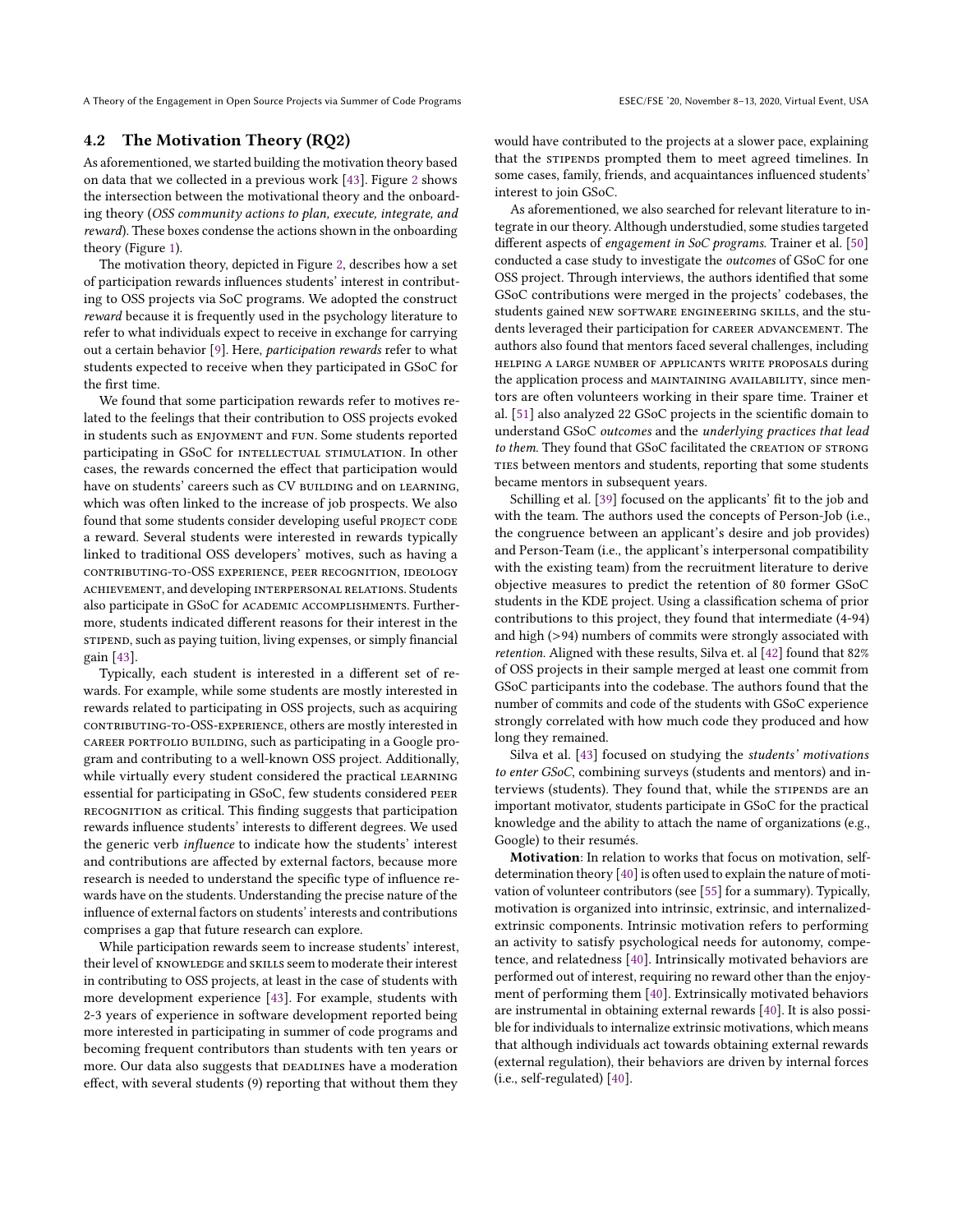We changed the term interest, grounded in the questionnaires, to motivation, which is the construct typically used in the literature as the psychological state that antecedes a certain behavior [\[35,](#page-10-1) [36,](#page-10-20) [40\]](#page-10-16). The literature reports intrinsic motivation for OSS developers to contribute as volunteers to OSS (e.g., [\[6,](#page-9-7) [20\]](#page-9-2)), and the students' motivation for entering the program includes enjoyment and fun. Moreover, the literature documents several extrinsically motivated behaviors of OSS developers (e.g., [\[49\]](#page-10-21)). Most of the rewards in our theory can be considered extrinsically motivated components of participating in the program. Finally, by planning a unique and rich contributing experience, OSS projects strive to convert students into members. We understand this effort as an attempt to make students internalize OSS projects' culture and values. As one project put it: "The more they [the students] practice, the more it [OSS project's philosophy] becomes part of their philosophy and way of thinking."

Engagement: Typically, the term engagement is not used precisely or consistently, even in the psychology literature [\[53\]](#page-10-17). Engagement is a broad construct that researchers study in three domains: cognitive, emotional, and behavioral engagement [\[26\]](#page-10-14). In this study, we focus on students' behavioral engagement, which refers to their participation concerning task accomplishments, following norms, and obeying rules [\[26\]](#page-10-14). We refer to the behaviors that show the students' positive involvement with tasks as engaging.

Outcomes and Stimuli. We used the term outcomes in the motivational theory instead of *participation rewards*. While the term

participation rewards refers to positive outputs students expect to receive, the term outcomes allows for positive, neutral, or negative results that may or may not be expected by students. In addition, we split outcomes into intrinsic outcomes and extrinsic outcomes.

Intrinsic outcomes refer to the outcomes of contribution to OSS projects that become internal stimuli to the feelings of autonomy, competence, and relatedness of students' intrinsic motivation [\[40\]](#page-10-16). For example, a contribution to OSS projects that does not lower contribution barriers [\[45\]](#page-10-22) may negatively affect students' feelings of autonomy and competence, diminishing their intrinsic motivation. On the other hand, extrinsic outcomes refer to outcomes that can become external stimuli to students' extrinsic motivation [\[40\]](#page-10-16). For example, we considered the stipend an external outcome because it is external to the action of contributing to OSS projects in the context of SoC programs. Students can interpret an outcome in different ways. For example, while some students negatively interpreted the stipends, others more constructively framed the reward [\[43\]](#page-10-6). We employ the term functional significance [\[9\]](#page-9-6) to refer to the interpretation that students assign to outcomes and external factors.

Knowledge and skills. The literature on contribution to OSS projects considers knowledge and skills among the main drivers of participation [\[20\]](#page-9-2). It is one's set of motivations, combined with

<span id="page-5-0"></span>

Figure 2: How Summer of Code programs motivate students to contribute to OSS projects (Motivational Theory)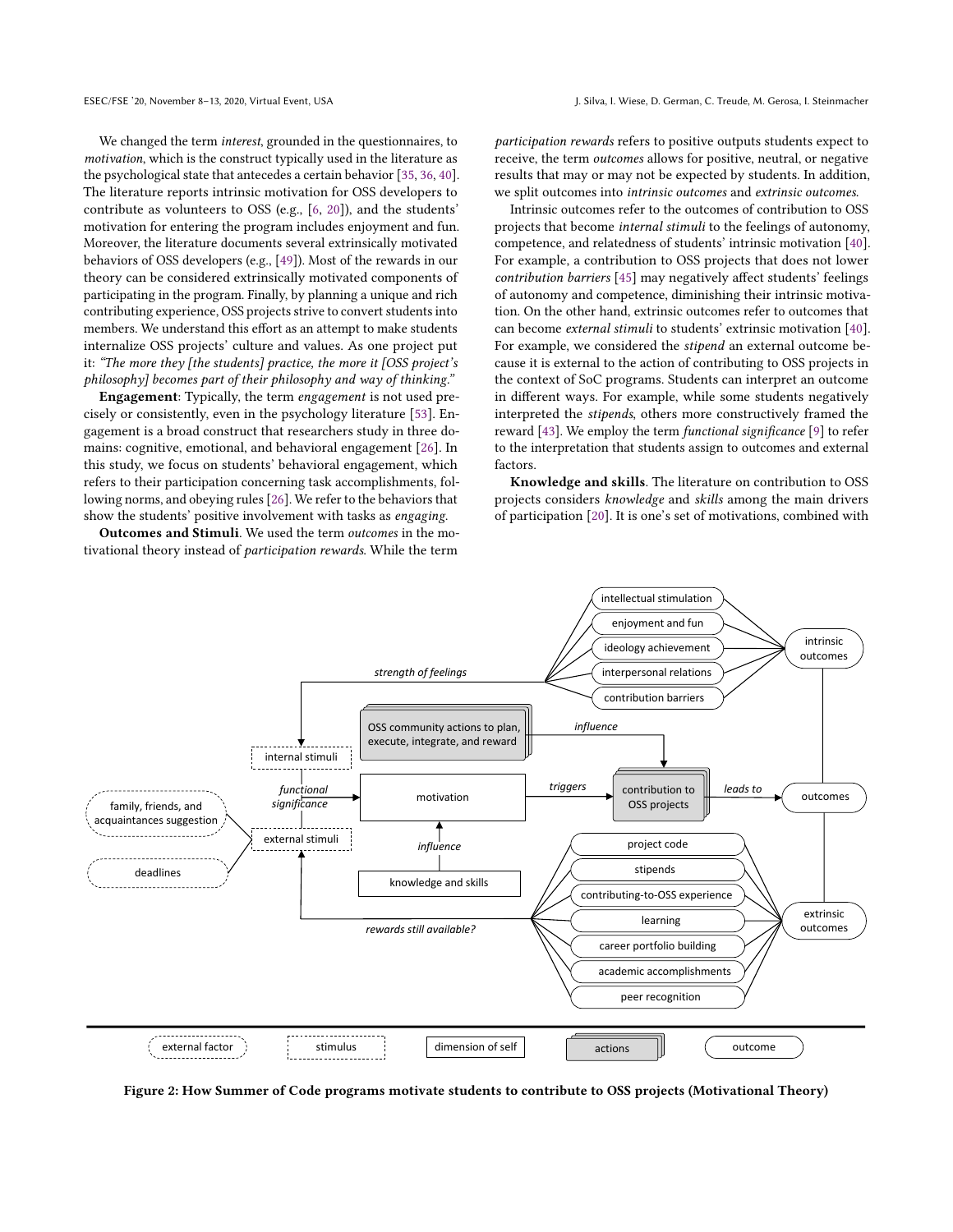knowledge and skills that trigger one's behavior [\[24\]](#page-10-23). In this research, several students and mentors equated participating in GSoC with the pursuit of knowledge and skills.

Answer for RQ2: A summer of code program stimulates students' motivation in three ways. First, it enhances students' sense of competence, autonomy, and relatedness (i.e., intrinsic motivation). Second, it drives engagement, which is instrumental in achieving students' goals. Finally, when students internalize OSS projects' culture and values, they may be more likely to voluntarily contribute after the program.

# 4.3 The Perception of Potential Participants

We analyzed the motivational theory in light of the perceptions of college students who had never participated in SoC programs. Most students in our sample were between 18-25 years old (Figure [3\(](#page-6-0)a)). While in Brazil, 50% of our respondents declared themselves as females; in China, only 5% of the respondents self-declared as females (Figure [3\(](#page-6-0)b)). No one self-declared as other.

As can be seen in Figure [3\(](#page-6-0)c), most students had not heard of GSoC before participating in the study (Chinese: ≈95%; Brazilian: ≈70%). The only Chinese student that had heard of the program before described it accurately, claiming that his knowledge came from his efforts to join the program. On the other hand, the Brazilian students' descriptions (2) of GSoC were at best simplistic or inaccurate.

We showed the GSoC description to the students and asked them to rank the participation rewards listed in Silva et al. [\[43\]](#page-10-6) (Figure [4\)](#page-7-0). Most students (20) ranked learning as the most important reward, and several others (8) ranked it second. Similarly, several students (10) ranked CONTRIBUTION TO OSS first, some (5) ranked it second, and a few (2) ranked it third.

After watching an explanatory video about the theory, most students reported changes in their perception of GSoC. For instance, P10 was surprised by "being able to develop projects [with] values that I [she] believe[s]." Encouragingly, several students learned about

OSS. As P38 said: "Participants gain invaluable experience working directly with mentors on OSS projects, and earn a stipend upon successful completion of their project."

Figure [4](#page-7-0) shows the changes in students' perceptions about the importance of the rewards. Except for LEARNING and CONTRIBUTION to OSS, which remained stable, the other rewards varied greatly. For example, we noticed that the Chinese students did not consider GSoC for career building (R3), academic (R4) concerns, earning stipends (R5), peer recognition (R6), or intellectual stimulation (R7) (Figure [4c](#page-7-0)). Similarly, Brazilian students did not consider GSoC for some rewards (R6 and R7) (Figure [4b](#page-7-0)).

Even when students considered the rewards, Figure [4](#page-7-0) shows that after being presented with the theory, their perception of the importance of most rewards increased. Figure [4](#page-7-0) also shows that the students reprioritized the importance of several rewards. When we observe all participants' rankings, we can see that ACADEMIC concerns ranked last despite their increase in score (Figure [4a](#page-7-0)). Nevertheless, Figure [4b](#page-7-0) and Figure [4c](#page-7-0) suggest that there may be differences among countries that should be further explored. For example, while for Brazilian students, CAREER BUILDING (R3) seems to be more important than sTIPENDS (R5), Chinese students seem to think otherwise.

In addition, several students (22) answered that our results influenced their decision to engage in GSoC. However, we noticed that in several cases, students did not feel confident enough in their programming skills to participate in an SoC despite their will to do it. We noticed a pool of potential contributors who need proper encouragement and further guidance to contribute to OSS projects beyond the existing means. Future research could investigate other ways of matching OSS projects with students with low confidence in their programming skills.

Summary of Phase III: By analyzing the students' perceptions, we could observe that the motivational theory broadened their understanding of GSoC and how such a program could assist them in achieving their goals, especially related to their career, inspiring them to engage in such programs in the future.

<span id="page-6-0"></span>

Figure 3: Phase III - Student demographics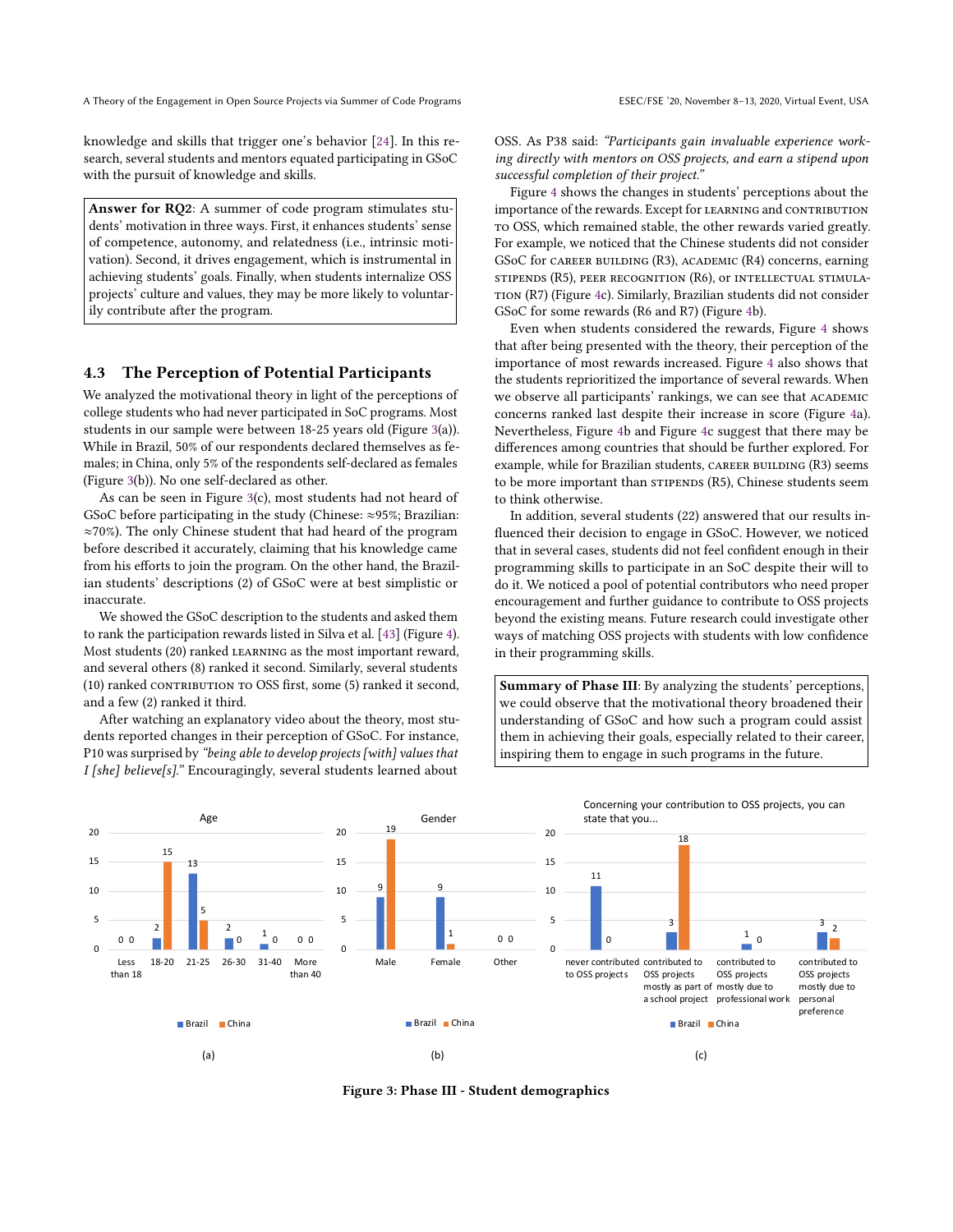<span id="page-7-0"></span>

Figure 4: Change in students' perceptions of the importance of rewards

# 5 DISCUSSION

Our study proposes an integrated theory. The onboarding theory (Figure [1\)](#page-3-0) describes strategies proposed by projects, which converge towards planning and executing, socially integrating students, and rewarding students' contributions and achievements. We noticed that onboarding is labor-intensive and time-consuming and OSS projects should have an adequate structure to provide support for onboarding students. This may be particularly problematic for small communities. Future research can develop onboarding tools specific for students, which could be deployed as software bots [\[58\]](#page-10-24), for example. Future research can also investigate the effectiveness of each strategy and the context in which they should be employed.

We also noticed the absence of strategies focused specifically on promoting diversity and inclusion of underrepresented populations, such as women. This is an important point to revisit given that previous research has shown that current tools and platforms in OSS are gender-biased [\[27\]](#page-10-25).

In the motivational theory, we show that students' motivation is influenced by the outcomes of engaging in SoCs—which include participation rewards. Outcomes can influence students' motivation differently. Even if students enter an SoC interested in the same rewards, the outcomes will undoubtedly differ because each experience is unique due to individual differences. For example, if two students entered GSoC equally interested in the stipends, their response to having to meet deadlines may differ. While the deadlines negatively influenced some students [\[43\]](#page-10-6), others framed it more constructively [\[25\]](#page-10-26).

Following Ralph's advice [\[33\]](#page-10-10), we also compare the explanatory power of our theory to others. In general, the Legitimate Peripheral Participation (LPP) theory is used to explain how newcomers engage in OSS projects [\[22\]](#page-9-8) and become contributors [\[41,](#page-10-27) [46\]](#page-10-2). Newcomers begin their involvement by observing experienced project members and, after a while, they become in charge of straightforward but valuable tasks. In time, newcomers become familiar with contribution norms and take on more important tasks. This process culminates in the emergence of frequent contributors [\[22\]](#page-9-8). However, LPP does not describe precisely the engagement that occurs through SoC programs. Students usually do not start at the margin by observing experienced members. Instead, they are individually guided—and sponsored—to become contributors. The student-project relationship in an SoC context is mediated by a contract that binds students and mentors for three months. Therefore, our findings indicate that more research is necessary to understand how students can be legitimized as full project members in an SoC context.

In general, the results presented here help explain why new contributors participate in OSS communities, considering the comprehensive set of rewards offered by these programs. In Phase III, we observed that the motivational theory helped students change their perception about the rewards from joining SoC programs and that they became inspired to engage in such programs and OSS. Therefore, this may also help OSS projects to devise strategies to attract and retain students. Those involved in running these communities can increase their ability to attract developers, mentors, and ultimately retain participants (in some cases being hired to do the work they started as volunteers).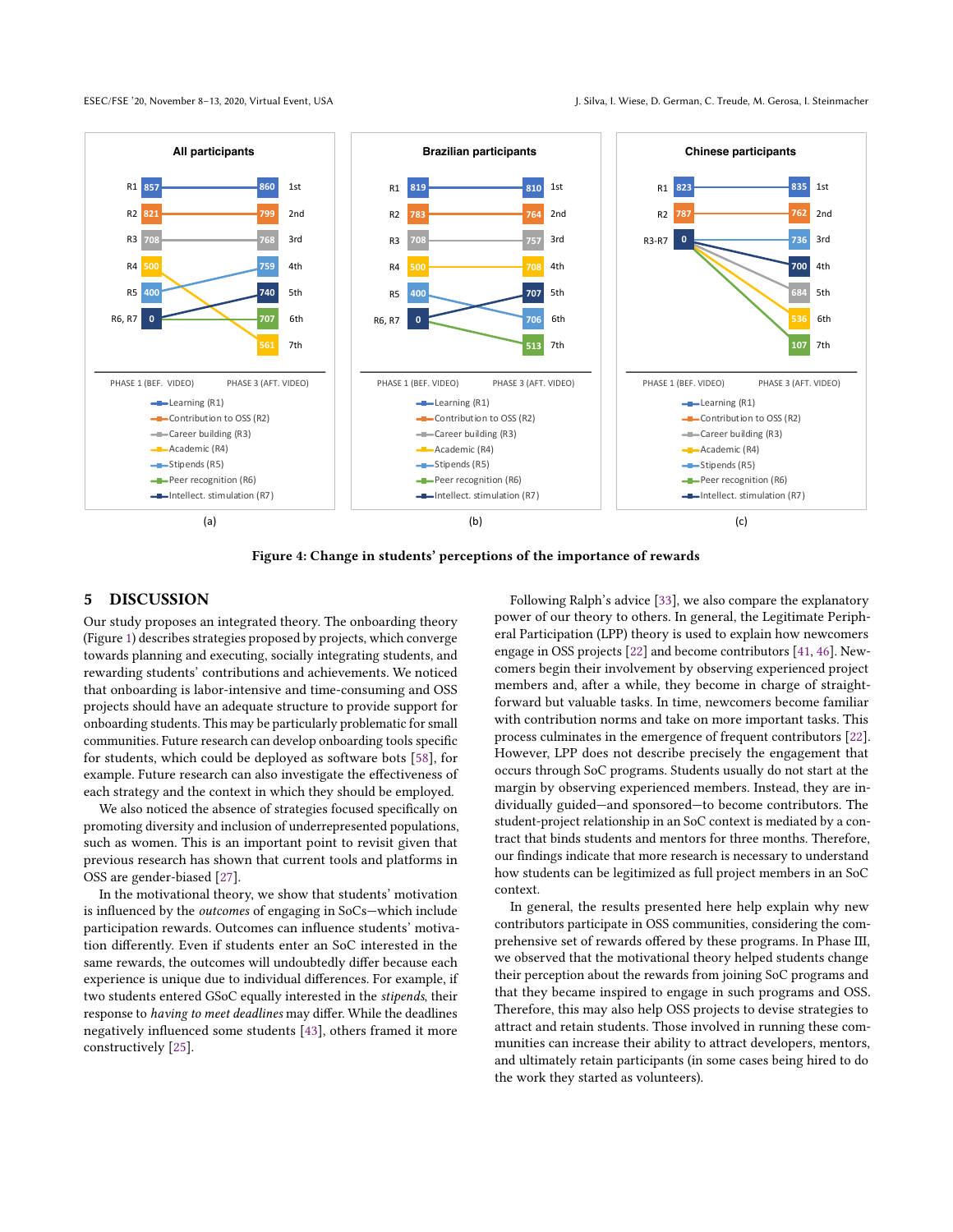# 6 IMPLICATIONS

Research: Our theory provides an understanding of newcomer engagement in OSS projects through a corporate sponsored SoC program. As Ralph explained [\[33\]](#page-10-10), process theories offer a foundation for the development of engagement methods. While process theories are concerned with how entities (i.e., motivation) change, methods "prescribe practices, techniques, tools, or sequences that are ostensibly better than their alternatives" [\[33,](#page-10-10) p. 20]. Researchers could extend our results by studying methods and models, taking into account OSS projects' peculiarities. Moreover, while this research is specific to open source communities, we believe that the results go beyond them, such as the motivations for students to build their résumés and to seek out challenging work as part of their early development. We also acknowledge the body of knowledge about onboarding online communities in general [\[18\]](#page-9-9). A future work would involve comparing and extending our theory based on this literature.

OSS projects: Understanding how to onboard students in OSS and how the variety of rewards influence students' motivation can help OSS projects to devise strategies to attract and retain students. Moreover, OSS projects can use our results to make a well-informed decision about their participation in SoC programs. While OSS projects that already participate in such programs can revise their action plans in light of our results, projects that have never applied can use them as a guide.

Students: Our theory can transfer the experiences of former participants to students who have not yet participated in an SoC program. In this way, our theory can broaden new students' perspectives, not only giving them a better understanding of SoC programs in general, but also communicating participation rewards that motivated former students. Although students generally see the benefits of getting involved in OSS projects [\[30\]](#page-10-28), the theory may help to show the advantages of SoC programs.

Program organizers: Those running SoC programs (including many large software organizations) can leverage our results to devise guidelines for the participating projects, including how to select proposals and engage students.

#### 7 LIMITATIONS AND THREATS TO VALIDITY

As any empirical research, our study has some limitations and potential threats to validity. We discuss them in this section.

Transferability of the results: Our results are grounded in data from GSoC. Hence, our theory may not necessarily transfer to other SoC programs. Nevertheless, we believe that GSoC motivators and the onboarding strategies can be replicated in other contexts in which engaging students is important.

Data Representativeness: Although we collected data from multiple sources for a variety of OSS projects, we likely did not find all onboarding strategies or consider all factors that motivate students to contribute. Each OSS project has its singularities, and the actions for engaging in SoC programs can differ. With more data, perhaps we could find different ways of categorizing concepts, which could increase explanatory power. Further studies are necessary to broaden the scope of our analysis.

Subjectivity of the data analysis: Another threat to the validity of our results is the data classification's subjectivity. To alleviate

this threat, we employed grounded theory procedures [\[8\]](#page-9-5), which require the complete analysis to be grounded in collected data. However, when applying grounded theory, there is always an "uncodifiable step," which relies on researchers' interpretations [\[3,](#page-9-10) [21\]](#page-9-11).

Limitations from using project applications as a data source (RQ1): We are aware that OSS projects have limited space for revealing their action plans when they apply for GSoC, which potentially makes them report the actions that increase their odds of acceptance in the program. Moreover, the applications describe the plan that the projects have and not their actual onboarding process. In this way, underreporting might occlude actions that are relevant for the OSS projects' decision process of engaging in SoC programs. On the other hand, projects submit, and probably refine, these applications yearly, increasing their accuracy and completeness. Future work can gain understanding of the effectiveness of the actions by interviewing or surveying project members, mentors, and students or conducting ethnographic studies in the actual projects.

Survivability bias (RQ2): Since we could not contact applicants who were rejected from the program, the primary data that we used to build our motivation theory is from students that were accepted, and thus our theory is biased towards those accepted applicants. Future research can devise methods to reach rejected applicants. Having both types of applicants would help the theory to explain successful and unsuccessful engagement cases, thereby increasing its explanatory power.

Evaluation with students (Phase III): The students we surveyed are not necessarily representative of the intended target of the theory and do not necessarily match the actual participants of OSS or GSoC. Moreover, the sample size is small and was collected from only two countries, leveraging the authors' personal networks. The results are promising, and a large-scale study is deemed necessary. Differences among countries and other personal characteristics could also be explored in such a large-scale study. Another threat related to the evaluation is the confirmation bias. However, the changes in the ranking are less susceptible to this kind of bias and may reveal motivators of which the students are not normally aware.

## 8 RELATED WORK

We have already discussed more specific related work in Section [4.2.](#page-4-0) In the following, we summarize broader literature on onboarding and motivation to contribute to OSS.

## 8.1 Onboarding in OSS

Many studies focus on newcomers onboarding to OSS projects [\[29,](#page-10-29) [56,](#page-10-30) [57\]](#page-10-31). Mentoring was also explored as a way to support newcomers, and it is particularly relevant to SoC programs. In fact, the importance of mentorship as part of the knowledge acquisition process for novices is evidenced in the theory of software development expertise developed by Baltes and Diehl [\[3\]](#page-9-10). In closed source settings, it is common practice to offer formal mentorship to newcomers to support their first steps [\[5\]](#page-9-12). In the OSS domain, researchers proposed approaches to recommend mentors to newcomers [\[7,](#page-9-13) [23,](#page-9-14) [28,](#page-10-32) [47\]](#page-10-33). Fagerholm et al. [\[10\]](#page-9-15) conducted a case study to assess the impact of mentoring support on developers and found that it significantly improves newcomer onboarding. Schilling et al.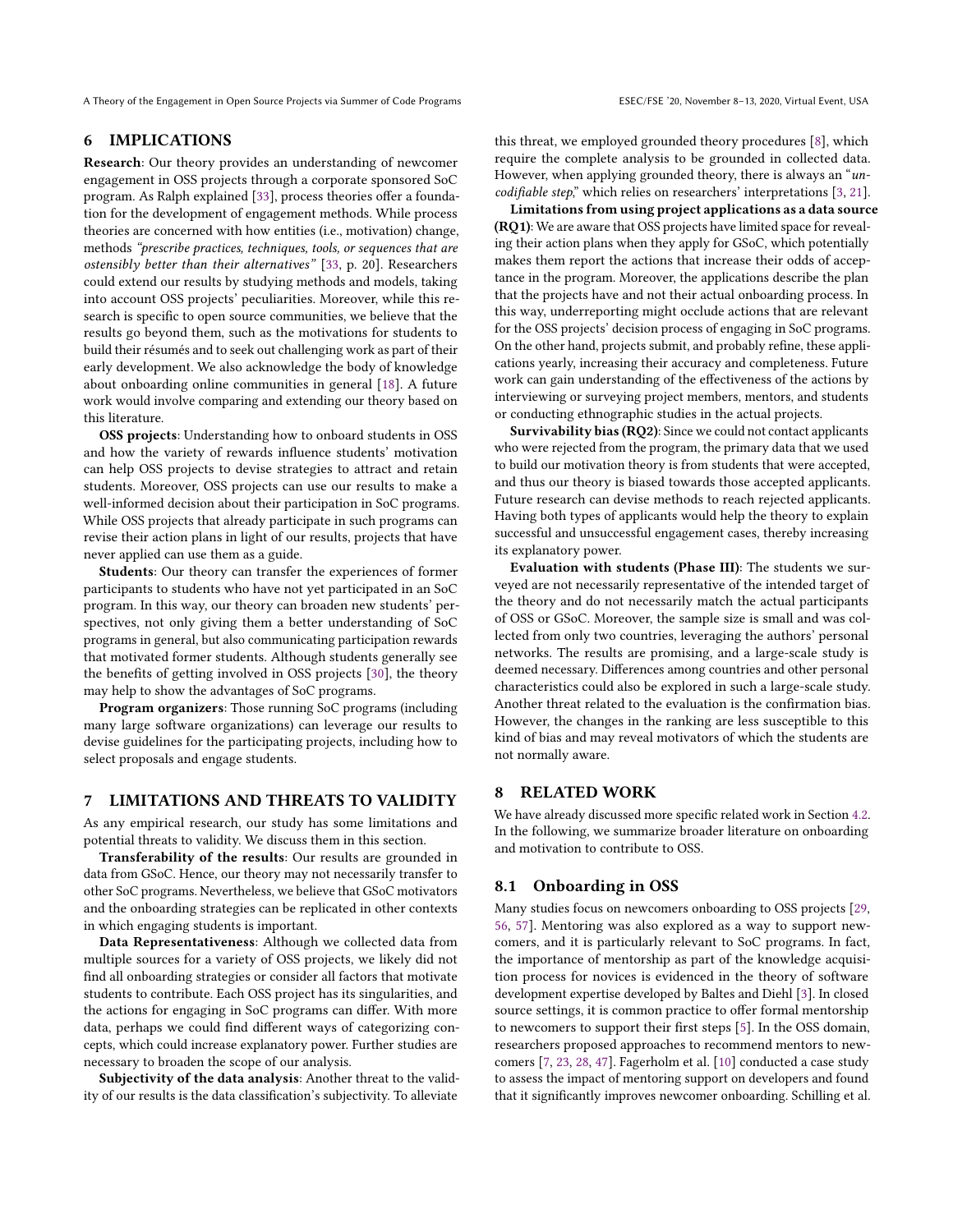[\[38\]](#page-10-8) studied the impact of mentoring on developers' training and retention in OSS projects. In contrast, Labuschagne and Holmes [\[19\]](#page-9-16), who studied Mozilla, evidenced that onboarding programs may not result in long-term contributors, even though mentored newcomers considered the mentorship program valuable. Balali et al. [\[2\]](#page-9-17) analyzed challenges mentors face when onboarding newcomers as well as how they recommend tasks to newcomers [\[1\]](#page-9-18). To the best of our knowledge, no previous work has focused on mentoring strategies in the context of SoC programs.

# 8.2 Motivation to contribute to OSS

Motivation can be defined as the conscientious governance process for decisions considering the existing possible forms of volunteer action [\[12\]](#page-9-19). Motivation is internal to the individual, can vary according to goals, has fervor and duration, and regulates human behavior [\[13\]](#page-9-20). Motivation is studied in a variety of areas, including software engineering. In 2006, Beecham et al. [\[4\]](#page-9-21) conducted a systematic literature review and found 92 relevant papers about motivation in this area. This systematic literature review was later updated by França et al. [\[14\]](#page-9-22), who analyzed the period from 2006 to 2010 and found 54 relevant studies. Specifically to OSS, Von Krogh et al. [\[55\]](#page-10-18) reviewed the literature in 2009 and found 40 relevant studies. As aforementioned, none of these studies focus on students, which are the focus of this work. We also consider as related work studies that investigate motivation to participate in short term coding activities, such as Hackathons (e.g., [\[31,](#page-10-34) [44\]](#page-10-35)).

#### 9 CONCLUSION

Attracting and retaining new contributors are vital to the sustainability of OSS projects that depend on a volunteer workforce. Some OSS projects participate in summer of code programs expecting to onboard new contributors. In this study, we developed an engagement theory that explains how to onboard students and how students become motivated to participate. Our theory is grounded in multiple data sources, such as the guides provided by program administrators [\[48\]](#page-10-12), OSS projects' applications for GSoC, surveys involving students and mentors [\[43\]](#page-10-6), interviews with students [\[43\]](#page-10-6), quantitative studies [\[42\]](#page-10-4), and the literature (e.g., [\[38,](#page-10-8) [50–](#page-10-7) [52\]](#page-10-36)). We employed grounded theory procedures to merge previous research findings with our results and to explain contributions to OSS projects through SoC programs. We claim that the development of our engagement theory is a first step towards building a variance theory that can explain in greater detail why and when students meaningfully contribute to OSS projects. A variance theory could ultimately predict the students who are more likely to continue contributing to OSS projects after participation.

#### ACKNOWLEDGEMENTS

We thank all the participants of this study who volunteered to support our research. This work was partially supported by the CNPq (430642/2016-4), FAPESP (2015/24527-3), and the National Science Foundation (grants 1815503 and 1900903). This work was conducted as part of a Ph.D. dissertation in the Computer Science Department at the University of São Paulo (USP).

#### **REFERENCES**

- <span id="page-9-18"></span>[1] Sogol Balali, Umayal Annamalai, Susmita Padala, Bianca Trinkenreich, Marco Gerosa, Igor Steinmacher, and Anita Sarma. 2020. Recommending Tasks to Newcomers in OSS Projects: How Do Mentors Handle It?. In 16th International Symposium on Open Collaboration (OpenSym 2020). ACM, 14.
- <span id="page-9-17"></span>[2] Sogol Balali, Igor Steinmacher, Umayal Annamalai, Anita Sarma, and Marco Aurelio Gerosa. 2018. Newcomers' Barriers. . . Is That All? An Analysis of Mentors' and Newcomers' Barriers in OSS Projects. Computer Supported Cooperative Work (CSCW) 27, 3 (01 Dec 2018), 679–714. <https://doi.org/10.1007/s10606-018-9310-8>
- <span id="page-9-10"></span>[3] Sebastian Baltes and Stephan Diehl. 2018. Towards a Theory of Software Development Expertise. In Proceedings of the 26th ACM Joint European Software Engineering Conference and Symposium on the Foundations of Software Engineering (ESEC/FSE '18). ACM, Lake Buena Vista, FL, 14.
- <span id="page-9-21"></span>[4] Sarah Beecham, Nathan Baddoo, Tracy Hall, Hugh Robinson, and Helen Sharp. 2008. Motivation in Software Engineering: A systematic literature review. Information and software technology 50, 9-10 (2008), 860–878.
- <span id="page-9-12"></span>[5] Andrew Begel and Beth Simon. 2008. Novice Software Developers, All over Again. In Proceedings of the Fourth International Workshop on Computing Education Research (ICER '08). ACM, New York, NY, USA, 3–14. [https://doi.org/10.1145/](https://doi.org/10.1145/1404520.1404522) [1404520.1404522](https://doi.org/10.1145/1404520.1404522)
- <span id="page-9-7"></span>[6] Jürgen Bitzer, Wolfram Schrettl, and Philipp JH Schröder. 2007. Intrinsic motivation in open source software development. Journal of Comparative Economics 35, 1 (2007), 160–169.
- <span id="page-9-13"></span>[7] Gerardo Canfora, Massimiliano Di Penta, Rocco Oliveto, and Sebastiano Panichella. 2012. Who is Going to Mentor Newcomers in Open Source Projects?. In Proceedings of the ACM SIGSOFT 20th International Symposium on the Foundations of Software Engineering (FSE '12). ACM, New York, NY, USA, Article 44, 11 pages. <https://doi.org/10.1145/2393596.2393647>
- <span id="page-9-5"></span>[8] Kathy Charmaz. 2006. Constructing Grounded Theory. SAGE Publications, London, UK. 224 pages.
- <span id="page-9-6"></span>[9] Edward L Deci, Richard Koestner, and Richard M Ryan. 1999. A meta-analytic review of experiments examining the effects of extrinsic rewards on intrinsic motivation. Psychological Bulletin 125, 6 (1999), 627–668.
- <span id="page-9-15"></span>[10] Fabian Fagerholm, Alejandro S. Guinea, Jürgen Münch, and Jay Borenstein. 2014. The Role of Mentoring and Project Characteristics for Onboarding in Open Source Software Projects. In ACM/IEEE International Symposium on Empirical Software Engineering and Measurement (ESEM '14). ACM, 55:1-55:10. [https:](https://doi.org/10.1145/2652524.2652540) [//doi.org/10.1145/2652524.2652540](https://doi.org/10.1145/2652524.2652540)
- <span id="page-9-0"></span>[11] Fabian Fagerholm, Alejandro Sanchez Guinea, Jay Borenstein, and Jurgen Munch. 2014. Onboarding in Open Source Projects. IEEE Software 31, 6 (2014), 54–61.
- <span id="page-9-19"></span>[12] César França and Fabio QB da Silva. 2010. Designing motivation strategies for software engineering teams: an empirical study. In Proceedings of the 2010 ICSE Workshop on Cooperative and Human Aspects of Software Engineering. 84–91.
- <span id="page-9-20"></span>[13] César França, Fabio QB Da Silva, and Helen Sharp. 2018. Motivation and satisfaction of software engineers. IEEE Transactions on Software Engineering (2018).
- <span id="page-9-22"></span>[14] César França, Tatiana Gouveia, Pedro Santos, Celio Santana, and Fabio QB da Silva. 2011. Motivation in software engineering: A systematic review update. In 15th Annual Conference on Evaluation & Assessment in Software Engineering (EASE 2011). IET, 154–163.
- <span id="page-9-3"></span>[15] Gillian J Greene and Bernd Fischer. 2016. Cvexplorer: Identifying candidate developers by mining and exploring their open source contributions. In Proceedings of the 31st IEEE/ACM International Conference on Automated Software Engineering. 804–809.
- <span id="page-9-4"></span>[16] Jo E. Hannay, Dag I. K. Sjoberg, and Tore Dyba. 2007. A systematic review of theory use in software engineering experiments. IEEE Transactions on Software Engineering 33, 2 (2007), 87–107.
- <span id="page-9-1"></span>[17] Guido Hertel, Sven Niedner, and Stefanie Herrmann. 2013. Motivation of Software Developers in Open Source Projects : An Internet-Based Survey of Contributors to the Linux Kernel. Research Policy 32, 7 (2013), 1159–1177.
- <span id="page-9-9"></span>[18] Robert E Kraut and Paul Resnick. 2012. Building successful online communities: Evidence-based social design. Mit Press.
- <span id="page-9-16"></span>[19] Adriaan Labuschagne and Reid Holmes. 2015. Do Onboarding Programs Work?. In Proceedings of the 12th Working Conference on Mining Software Repositories (MSR '15). IEEE Press, Piscataway, NJ, USA, 381–385. [https://doi.org/10.1109/](https://doi.org/10.1109/MSR.2015.45) [MSR.2015.45](https://doi.org/10.1109/MSR.2015.45)
- <span id="page-9-2"></span>[20] Karim R. Lakhani and Robert G. Wolf. 2005. Why Hackers Do What They Do: Understanding Motivation and Effort in Free/Open Source Software Projects. In Perspectives on Free and Open Source Software. The MIT Press, Cambridge, MA, Chapter Chapter 1, 570.
- <span id="page-9-11"></span>[21] Ann Langley. 1999. Strategies for theorizing from process data. Academy of management review 24, 4 (1999), 691–710.
- <span id="page-9-8"></span>[22] Jean Lave and Etienne Wenger. 1991. Situated learning: Legitimate Peripheral Participation. Cambridge University Press, UK. 138 pages.
- <span id="page-9-14"></span>[23] Yuri Malheiros, Alan Moraes, Cleyton Trindade, and Silvio Meira. 2012. A Source Code Recommender System to Support Newcomers. In Proceedings of the IEEE 36th Annual Computer Software and Applications Conference (COMPSAC '12). IEEE, Los Alamitos, California, USA, 19–24. <https://doi.org/10.1109/COMPSAC.2012.11>